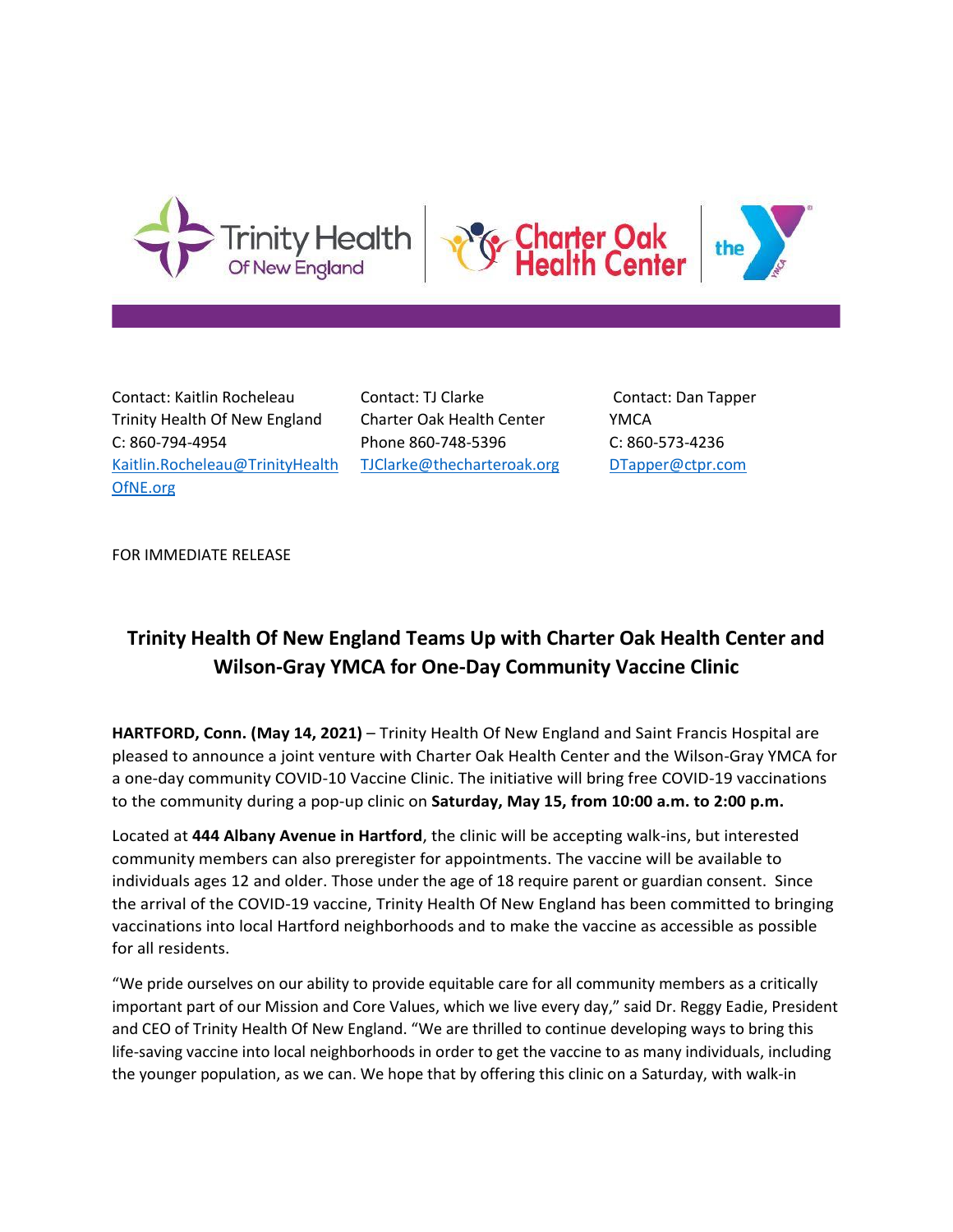availability, it will further remove barriers for community members who have been unable to access the vaccine thus far."

In order to make the clinic as accessible as possible, transportation is available upon request. Patients are encouraged to bring their ID and health insurance card, but no one will be turned away. Both Pfizer and Moderna vaccines will be available. Interested residents should visit **[TrinityHealthOfNE.org/Hartford-Vaccine](https://www.trinityhealthofne.org/find-a-service-or-specialty/covid-19/hartford-vaccine-registration) or call 860-550-7500 to register.**

"The best thing people in our region can do right now to help finally bring this pandemic to an end is get vaccinated – this includes young people ages 12 to 15, who are now eligible. So we are teaming up with Trinity Health Of New England and Charter Oak Health Center to make it as easy as possible for them – everyone is welcome at this free vaccination clinic at the Wilson-Gray YMCA this Saturday, and we ask everyone in the area to do their part, come get the shot, and help lead us out of this crisis," said Harold Sparrow, President and CEO of the YMCA of Great Hartford. "Our vision at the YMCA is helping to create healthy minds and healthy bodies, and help people build lifelong success, and there is no better way to do that right now than to help people get their COVID-19 vaccine."

"Charter Oak Health Center, Inc. is excited to partner with Trinity Health Of New England to provide a no cost vaccination clinic at the Wilson-Gray YMCA for residents in the community. Since the beginning of the pandemic, Charter Oak Health Center and Trinity Health of New England have worked extensively with Hartford's Health Department to provide COVID-19 services throughout the city. As one of 17 Federally Qualified Health Centers in the state of Connecticut, it has been Charter Oak Health Center's mission, for over 40 years, to provide quality medical care to everyone regardless of their ability to pay. We are honored to serve our community by continuing to make vaccines accessible. As the state continues to take additional steps to reopen, we strongly encourage everyone to GET VACCINATED," said Nichelle A. Mullins, Esq., President & Chief Executive Officer of Charter Oak Health Center."

Since the start of the COVID-19 pandemic, Saint Francis and Trinity Health Of New England have collaborated with the City of Hartford to provide residents with the latest COVID-19 information, education and services. For more information on anything related to COVID-19 please visit th[e Trinity Of](https://www.trinityhealthofne.org/find-a-service-or-specialty/covid-19/)  [New England website.](https://www.trinityhealthofne.org/find-a-service-or-specialty/covid-19/)

###

## **About Trinity Health Of New England**

Trinity Health Of New England is an integrated nonprofit health care delivery system formed in 2015 and is a member of Trinity Health located in Livonia, Michigan, one of the largest multi-institutional Catholic health care delivery systems in the nation serving communities in 22 states. Trinity Health Of New England is comprised of Saint Francis Hospital and Medical Center and Mount Sinai Rehabilitation Hospital in Hartford, Connecticut; Johnson Memorial Hospital and Home & Community Health Services in Stafford Springs, Connecticut; Saint Mary's Hospital in Waterbury, Connecticut; Mercy Medical Center in Springfield, Massachusetts; Providence Behavioral Health Hospital in Holyoke, Massachusetts; Weldon Rehabilitation Hospital, Springfield, Massachusetts; Brightside for Families and Children; and Mercy Continuing Care Network that includes Mercy Homecare, Mercy Hospice and Mercy LIFE. Visit TrinityHealthOfNE.org for more information and follow us on Facebook, Instagram and Twitter @THOfNewEngland